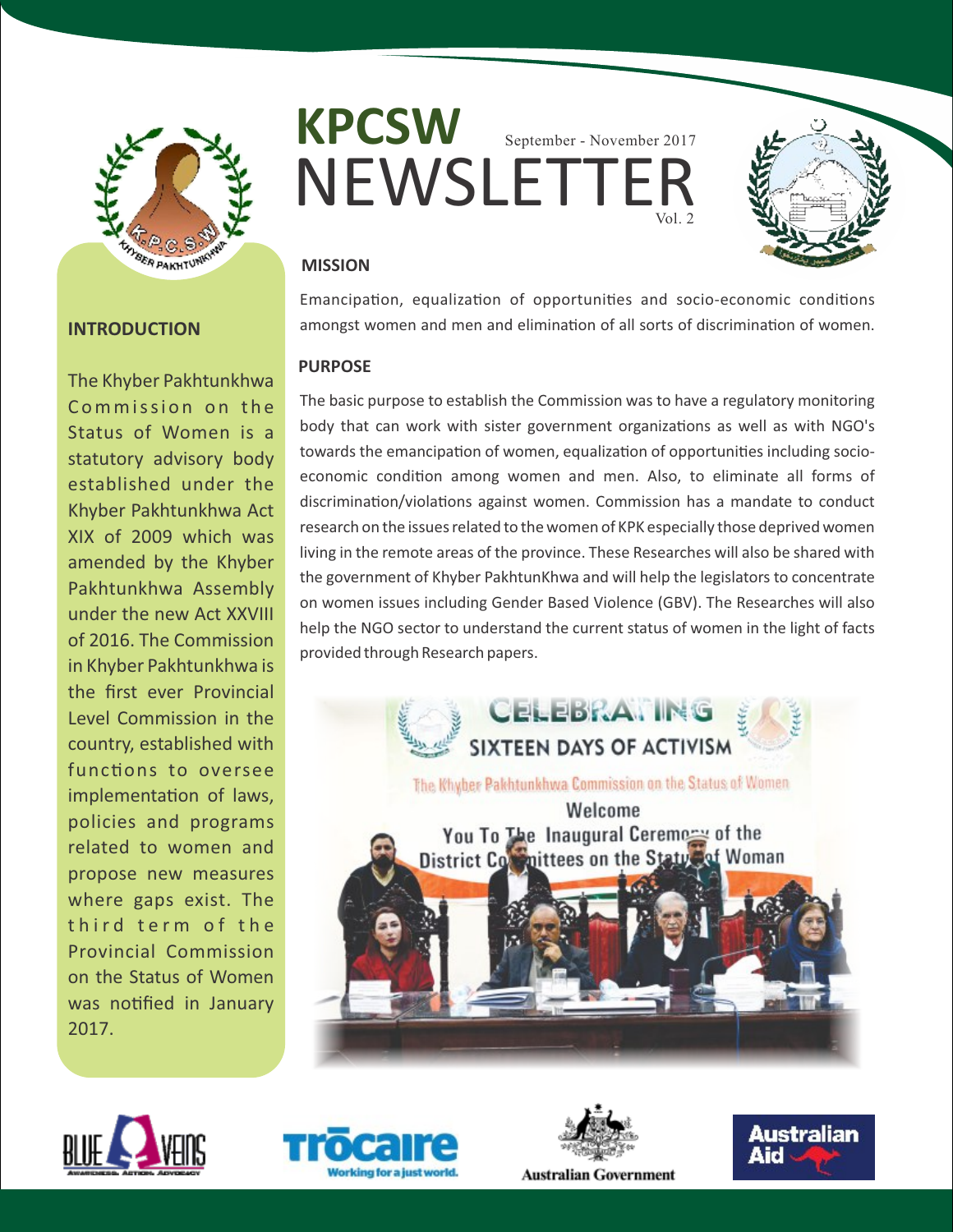### **District Committees on the Status of Women:**

The Provincial Commission on the Status of Women, Khyber Pakhtunkhwa is a statutory body established under NWFP Act X1X 2009. The Commission came into being on May 13, 2010 in the backdrop of the devolution of powers and Federal Women Development Ministry. The Act also provides for the establishment of District Committees on the Status of Women in each district of the Province.

# **Purpose of DCSW:**

A collective statutory body for the sole purpose of protecting women and their rights did not exist until the development of KPCSW, this was a revolutionary step because this department works under the leadership of women which helps them understand women's matters properly and makes them more eligible to work for their rights.

## **Structure of DCSW:**

The Act of the Commission, apart from establishment of a provincial advisory body, also provides for the establishment, in each district a District Committee, on the Status of Women.

Following is the composition structure of a District Committee.

- A District Committee shall consist of a Chairperson who shall be a person committed to the cause of women and shall consist of not less than seven members and not more than ten members.
- Two of these members shall be from amongst the elected Members of the Zilla Council, who shall be recommended by the Zilla Nazim. Executive District Officers of the Health, Education, Planning and Finance Departments shall be the ex-officio Members of a District Committee. Majority of the Members shall be women, and at least one woman from the minorities in the districts where minorities account for at least ten per cent of the total population.
- The Chairperson and the members shall be appointed by Government.
- Executive District Officers of the Social Welfare Department and Planning and Development Department and Finance Departments shall be the ex-officio members of a District Committee.
- At least one (01) woman from the minorities in the districts is to be nominated by the Commission.
- One (01) member from District Bar Council is to be nominated by the President of the Bar Council.
- Three (03) members from civil society organizations to be nominated by the Commission.

**Functions of District Committee** 

A District Committee shall perform the following functions: Implement the policies/ programmes/ projects of the Commission.

Examine and review policies/programs and plans of each office in the district and to ensure that they address gender concerns adequately.

Report relating to the activities of a District Committee shall be submitted to Nazim, District government and KPCSW. Perform any other function, which may be assigned to it by the Government or the Commission.

### **Chairpersons of DCSW:**

| 01 | PESHAWAR                | <b>SHAHEEN QURESH</b>       |
|----|-------------------------|-----------------------------|
| 02 | CHITRAL                 | <b>GUL SAMBER BEGUM</b>     |
| 03 | HANGU                   | NAUSHEEN FATIMA             |
| 04 |                         | DIR (UPPER) SHAGUFTA BIBI   |
| 05 |                         | DIR (LOWER) NAJMA FALAK NAZ |
| 06 | BATTAGRAM               | RUBINA NAZ                  |
| 07 | MARDAN                  | <b>TANIA GUL</b>            |
| 08 |                         | NOWSHERA KHURSHEED BANO     |
| 09 | D.I. KHAN               | SANIA KHAN                  |
| 10 | KARAK                   | SHAHANA TARIQ               |
| 11 | MALAKAND                | <b>GOHAR NAZ</b>            |
| 12 | <b>TANK</b>             | <b>NOREEN AKHTAR</b>        |
| 13 | <b>SWABI</b>            | <b>KHANDAN NAEEM</b>        |
| 14 | KOHAT                   | <b>NAJMA SHABIR</b>         |
| 15 | SWAT                    | HUMARIA SHOUKAT (LAWYER)    |
| 16 | <b>BUNER</b>            | <b>SHAHEEN</b>              |
| 17 | ABBOTTABAD FARZANA BIBI |                             |
| 18 | HARIPUR                 | SAJIDA HASARAT KHAN         |
| 19 |                         | MANSHERA SAJIDA TABSUM      |
| 20 | CHARSADDA               | SAMEENA NAZ                 |
| 21 |                         | LAKKI MARWAT NILOFER ASMAT  |
| 22 | <b>BANNU</b>            | YASMIN AKHTAR               |
| 23 | SHANGLA                 | <b>SUMAIRA BIBI</b>         |

### **Inauguration of DCSW:**

On December 7th, 2017 the Chief Minister of Khyber Pukhtunkhwa inaugurated the District Committees on the Status of Women. Separating this body to the district level was a very important step because initially one department controlled all problems regarding women in KP, now all districts have a separate organizational body that addresses women's matters on grassroot level and further reports to KPCSW.

Majority of the members shall be women.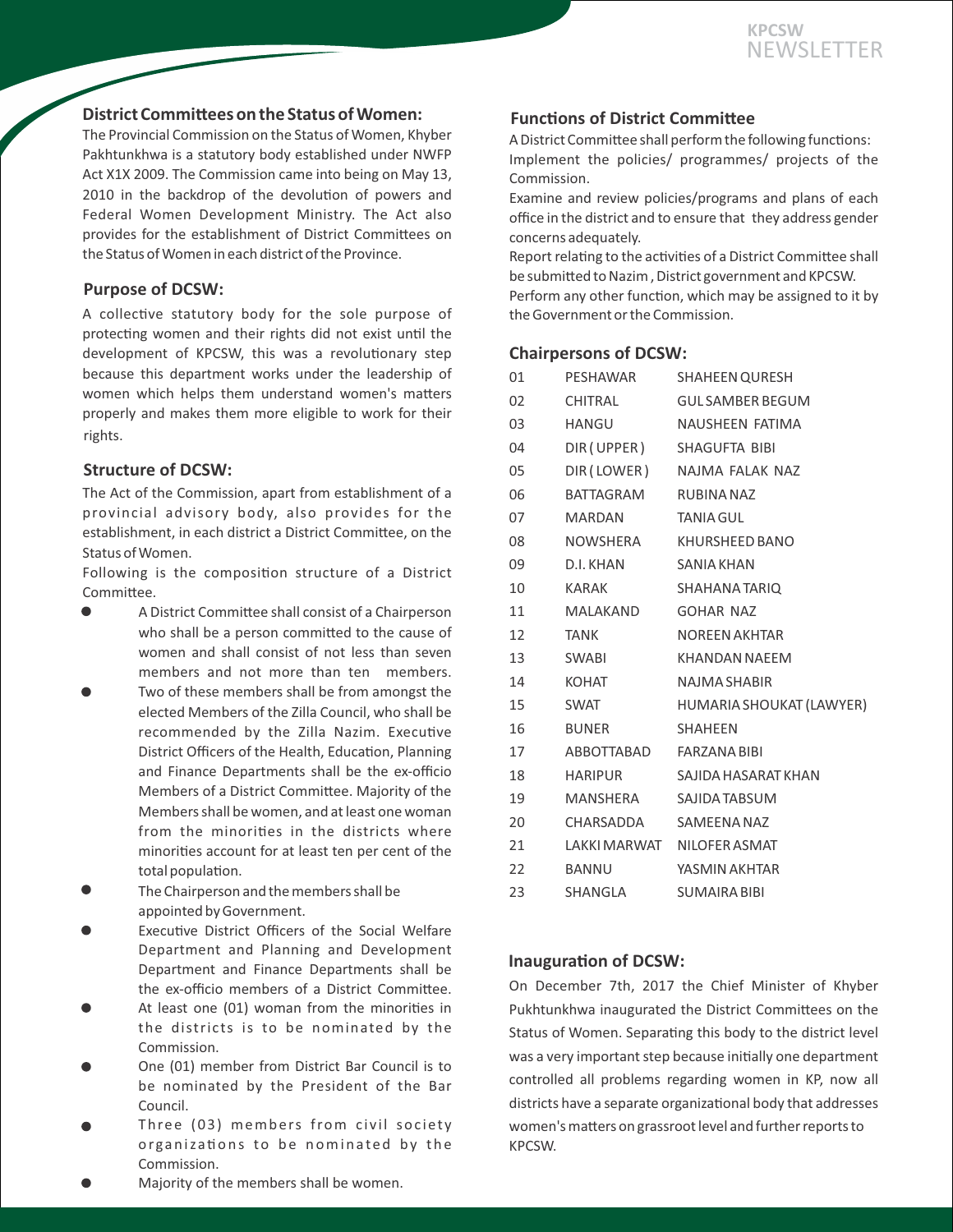# **KPCSW** NEWSLETTER



### **Website:**

A website (www.kpcsw.gov.pk) has been developed that contains key details regarding different matters of the organization for the first time, It consists of all basic information which is regarding KPCSW like all Project details, statistics, legislations, case studies, visits by personnel, structural details, opportunies and publications with support of Trocaire and Australian Government.

### **Mandate of KPCSW extended to PATA:**

Khyber Pakhtunkhwa Commission for the Status of Women (KPCSW) Act, 2016, has been extended to the Provincial Administered Tribal Areas (PATA). Now, the KPCSW can monitor the mechanism and institutional procedures for the redressal of violation of the women's rights, individual grievances and facilities for social care, and undertake initiative for better management and efficient provision of justice and social services through the forums and authorities concerned. It also has the complete authority to review all provincial laws, rules and regulations that effect the status and rights of women.

### **Role of KPCSW in DI Khan Incident:**

Neelum Toru Chairperson of Khyber Pakhtunkhwa Commission on the Status of Women (KPCSW), condemned the incident of teenager girl, who was disgraced as Punishment for Brother's Crime in Garah Mat area of District Dera Ismail Khan and demand for full support and justice for the victim.

In a Press Conference, Neelum Toru said that the incident raised concerns over safety and security of women and its negative impact on society not only at regional but also at national and International levels. The KPCSW has taken serious note of the incident and demanded justice for the victim. The commission took up the case with the RPO D I Khan and also demanded the KP government to ensure that the accused persons are given exemplary punishment of their crime and the survivor is provided justice without further delay.



#### **Monitoring of Instituions of Social Care for Women:**

The Commission undertook following monitoring visits during the performance year 2014-15 to assess the condition of women and services provided by Government administered facilities of various nature:

- 1) Visit to DCSW's (Chitral, Lower Dir) April 2017
- 2) Visit to DCSW's (Mardan, Nowshera, Swabi) May 2017
- 3) Visit to DCSW's (Shangla, Swat, Malakand) June 2017
- 4) Visit to DCSW's (DI Khan, Bannu and Lakki Marwat) July 2017
- 5) Central Jail Peshawar, Mardan, Chitral, Haripur May, June, July
- 6) Tevet Centre in Chitral, Swat, DI Khan, Bannu May, June, July